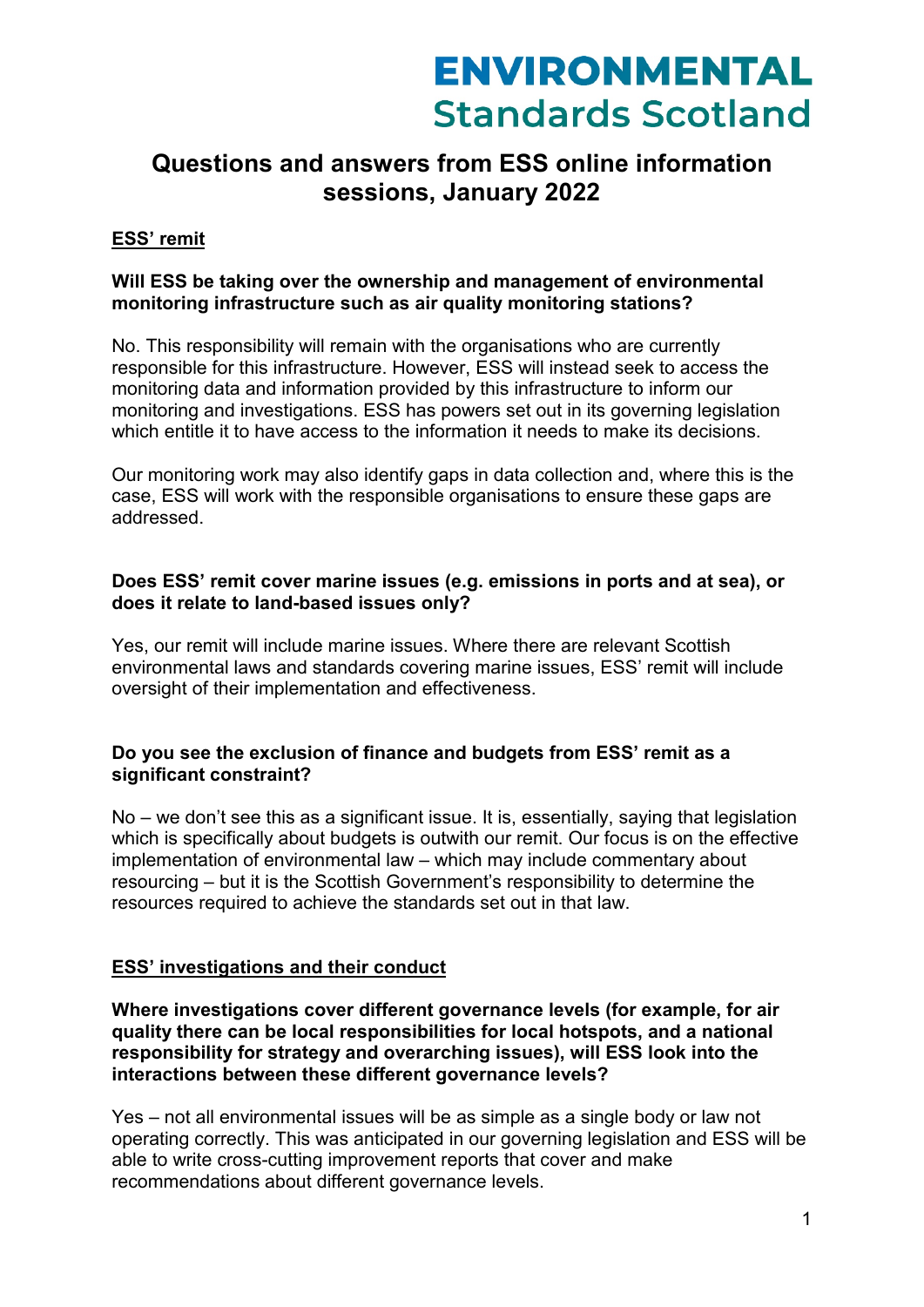#### **How will ESS' approach to the informal resolution of issues work with your commitment to transparency? What will ESS make public about any issue resolved informally?**

Informal resolution will likely be the quickest route to getting environmental improvements in response to issues we identify. ESS will publish information on any issue where we have reached informal resolution, reporting on the issue and explaining what has been achieved.

#### **If ESS finds that an existing environmental law or standard is being complied with but is not providing sufficient environmental protection, will ESS make recommendations as to what a sufficient revised standard or law might be?**

ESS is able to make recommendations for improvements to the law in an improvement report to the Scottish Parliament. In such a scenario, the Scottish Government is required to produce an action plan for implementing the report's recommendations, and the Parliament will determine whether that action plan is acceptable.

#### **Is the economic significance of an environmental issue a factor that is likely to influence ESS' investigations and recommendations? For example, breaches of environmental standards resulting from the sewage network may be extremely costly to rectify.**

We are clear that our focus is on the environmental outcome – i.e. the impact of laws and their effectiveness on the environment. Our governing Act sets out the definition of 'the effectiveness of environmental law' and emphasises a focus on environmental outcomes. We can take into account secondary outcomes such as public health, economic impact, etc., but the Act is clear that these are secondary considerations that we should only take into account in so far as they are compatible with the environmental outcome.

#### **ESS is likely to find itself dealing with issues and situations where there may be longstanding failures to improve standards or meet environmental targets. Is there a risk that ESS' status as an extra step in the process leads to further delay on these improvements, and might a focus on informal resolution lead to those improvements being drawn out?**

ESS will shortly publish customer service standards setting out how the timescales for how we will respond to representations made to us. We hope that our status as a Scottish body as opposed to an EU-level, EU-wide one will encourage representations to be brought and enable us to communicate improvements that are being made in Scotland.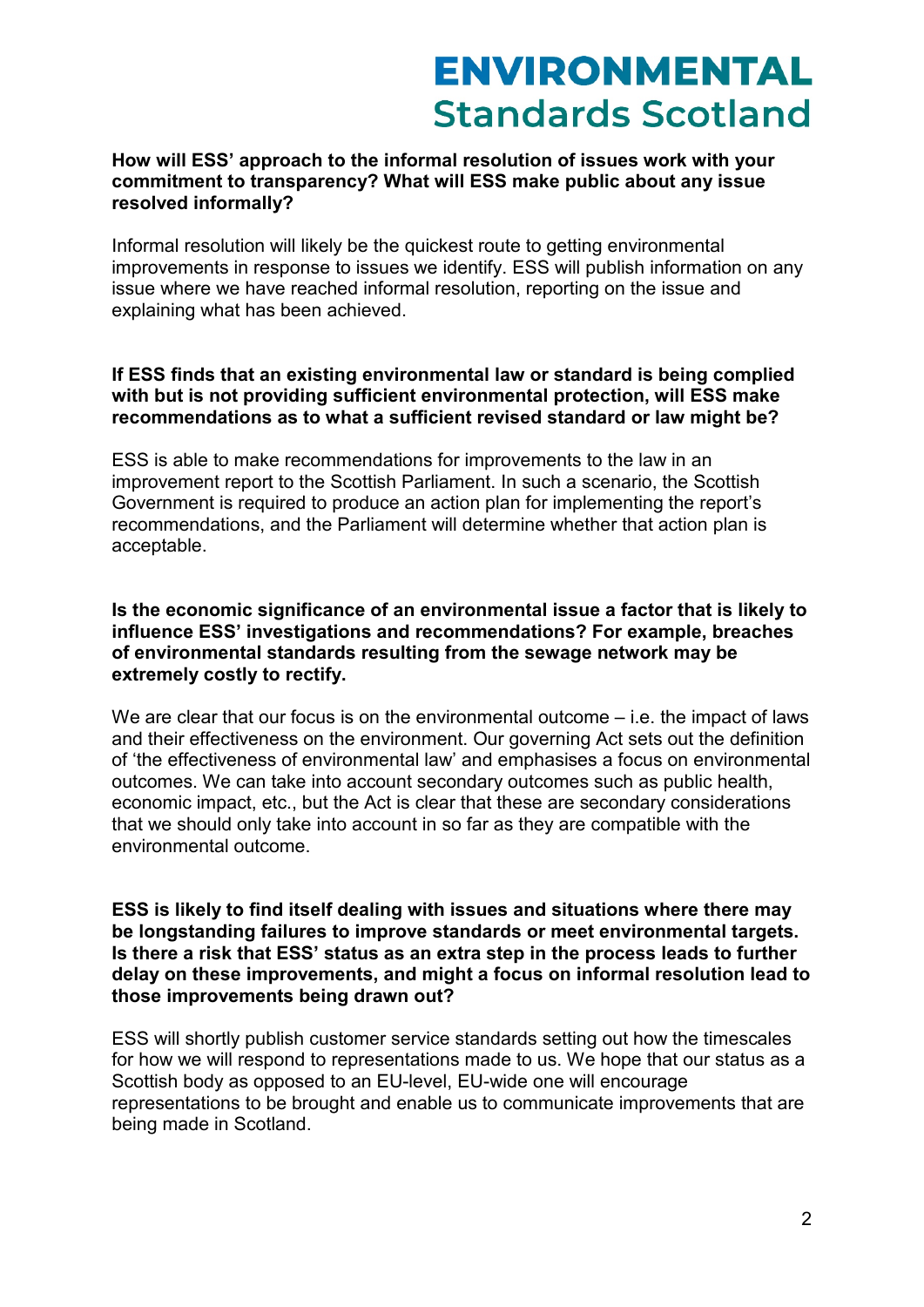Our Interim Strategic Plan notes that informal resolution is our preferred initial course but that if this is not achieved within a reasonable timescale then we will move to formal action as necessary. The consultation on our final Strategic Plan will include consultation on ESS' use of its powers, and how we use them and escalate through them where resolution, or the implementation of the changes needed, are not being achieved.

To take our current investigation into air quality as an example, this is recognised as a long-standing issue; a key aspect of that investigation will be whether the actions proposed by the Scottish Government in the Cleaner Air for Scotland 2 Strategy to resolve the issue will make the difference needed and make it quickly enough.

#### **ESS' enforcement powers and their use**

#### **ESS can apply for a judicial review if an issue is considered 'serious'. Who decides what is classed as 'serious' and what is the criteria?**

In this context, the Continuity Act sets 'serious' as the trigger for when ESS can apply for a judicial review on the grounds of a serious breach of compliance, or of a serious impact or likely impact on the environment – but it does not go on to define 'serious'. We will therefore consult on this specific point – how we define 'serious' in this context and what factors we take into consideration – as part of the upcoming consultation on our Strategic Plan.

#### **Will judicial reviews be brought directly by ESS where necessary?**

We will have the power to bring judicial reviews ourselves if the criteria for seriousness are met; we may also apply to join judicial reviews brought by other organisations if we feel it necessary and appropriate to do so.

## **Is there a potential conflict of interest in being funded by the Scottish Government and potentially pursuing judicial reviews against the same Government?**

Scottish Ministers are expected to provide funding which is reasonably sufficient to enable us to perform our functions, and we are obliged by law to publicly report on whether this funding is sufficient;. In relation specifically to judicial reviews, Ministers would be accountable to Parliament if they were not prepared to support ESS bringing judicial reviews.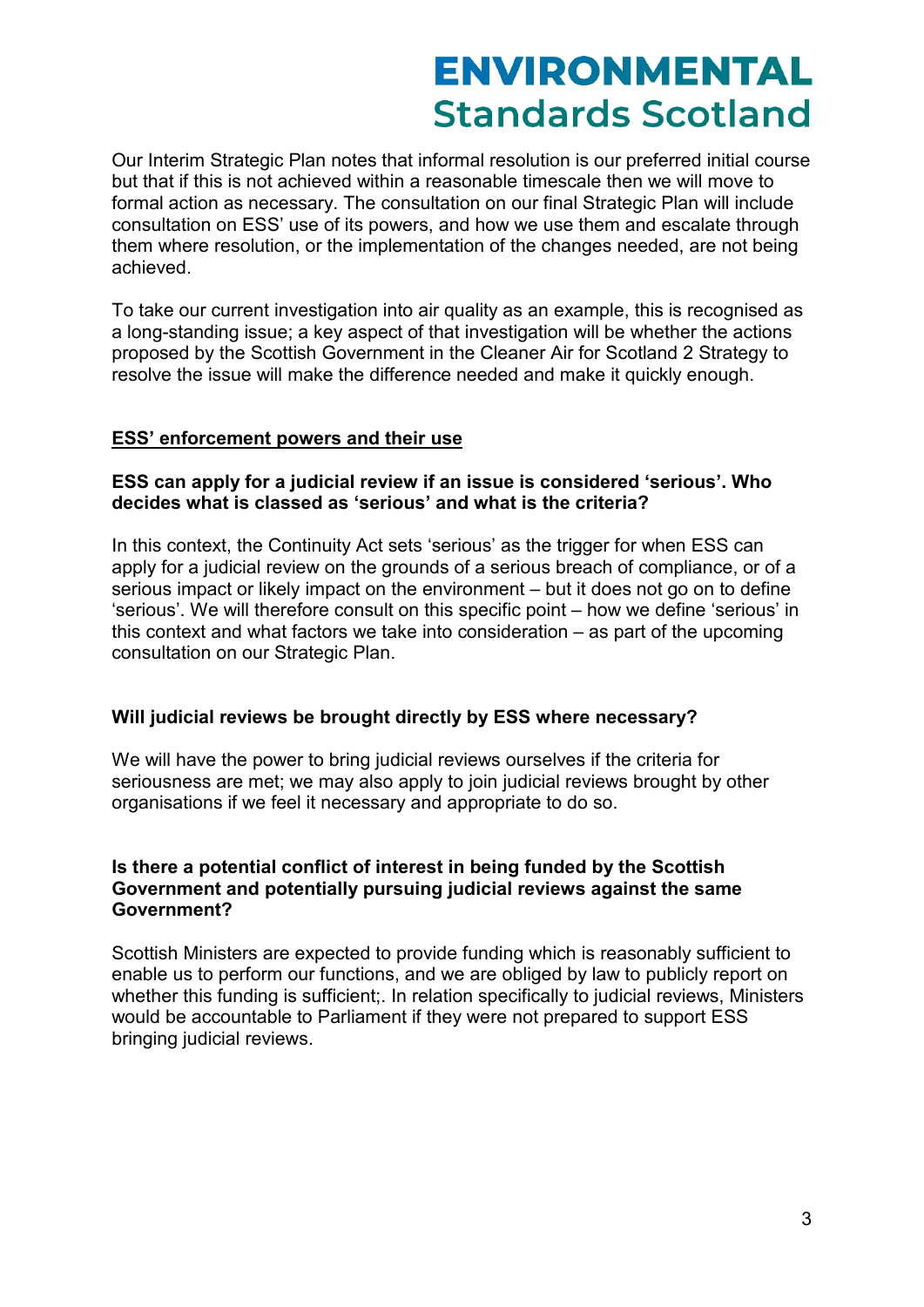### **If informal resolution is not possible, what tools are available to ESS to ensure compliance? Do ESS' powers have 'teeth', such as fines or other enforcement options?**

We can issue information notices to bodies to require them to provide relevant information to our investigations and there are provisions covering what happens if they do not provide the information requested. In addition, if a body does not implement the actions in a compliance notice then ESS can apply to a Court to seek enforcement and the body may be found in contempt. With regard to the recommendations in improvement reports – the Scottish Government's proposed response must be approved by the Scottish Parliament.

We would also hope that reputational impact and Parliamentary and public scrutiny will be motivators to bodies to comply with our recommendations.

We will consider including details of these powers and their operation in our Strategy, or elsewhere in our public information.

#### **Partnership working**

**How will ESS collaborate with other UK Government agencies regarding crossborder issues? For example, enforcement activity for ships calling at Scottish ports is undertaken by the Maritime and Coastguard Agency, which works across the UK.**

We are already working closely with our English and Welsh counterpart bodies, which have similar oversight powers in their jurisdictions, and will be aiming to agree a Memorandum of Understanding to cover joint working on cross-border and common issues.

We will aim to work in partnership with wider agencies where they can assist our monitoring and investigations with data and information.

## **What dialogue and links will ESS seek to develop with EU countries and agencies?**

In line with the Scottish Government's stated commitment to keeping pace with environmental law and new standards in the EU, part of ESS' monitoring role will be to track those developments. On an informal level we will liaise with the EU, individual member states, non-governmental organisations, etc. On a formal level, the UK Withdrawal Agreement sets out an expectation for liaison between the EU and UK supervisory bodies on the environment; a committee is currently being established to facilitate that liaison.